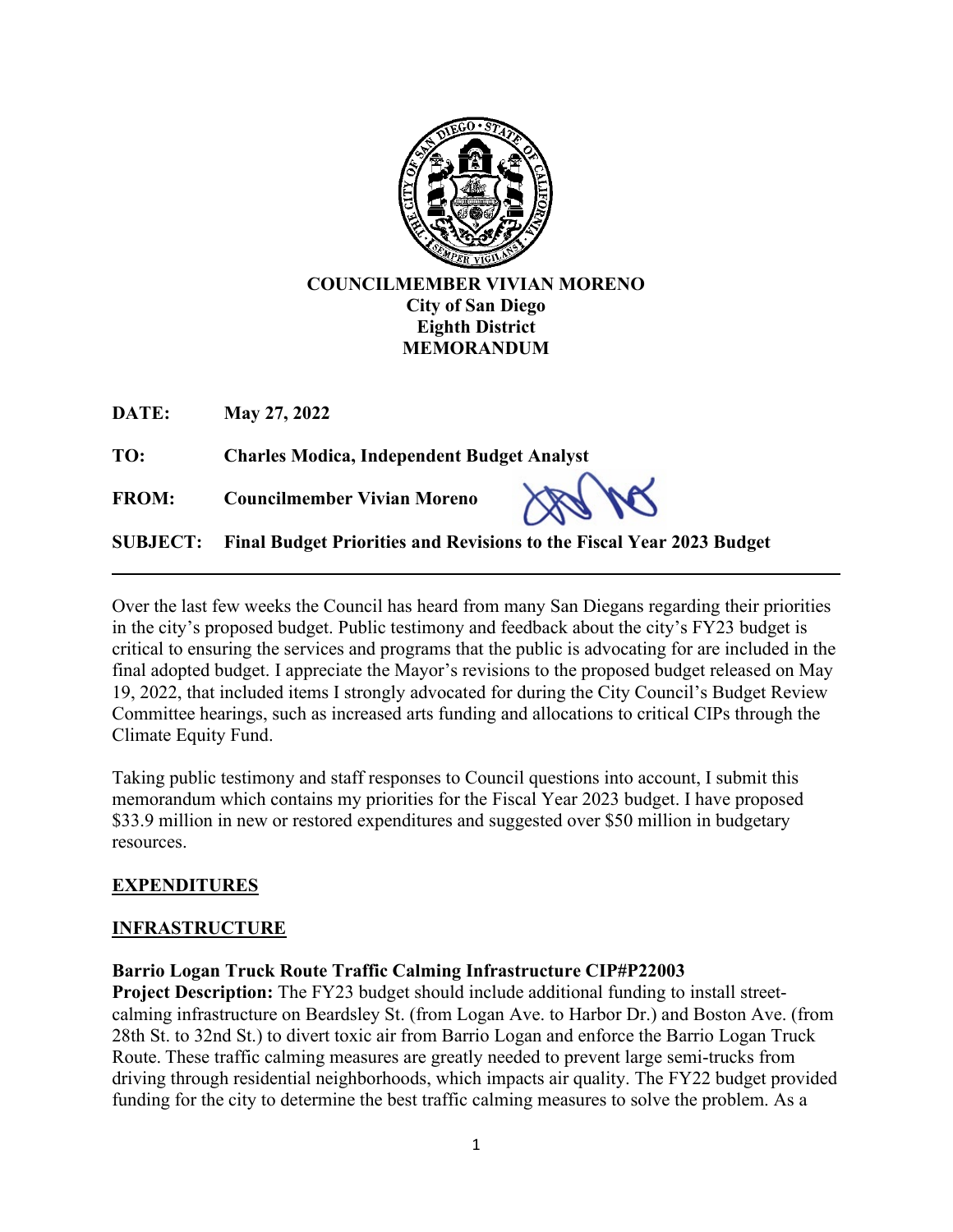result of that work, staff is proposing roundabouts at Newton Ave. & Beardsley St., and Boston Ave. & South  $30<sup>th</sup>$  Street and is in the process of creating some conceptual drawings to share with the community. Work must continue on this project and the FY23 budget should include funding to design and build the proposed traffic calming measures. Estimated Cost: \$250,000

### **Beyer Park Development CIP# S00752**

**Project Description:** The project, located at Beyer Boulevard and Enright Drive, consists of the design and construction of Beyer Park. The General Development Plan was approved by the Park and Rec Board in 2020. Final design has been completed. Full construction of the project requires \$34.7M which is split into 2 phases. Funding required for Phase I is \$18.9M. \$2.4M in CDBG funding was allocated for FY23. This leaves a funding gap of \$2.2M for Phase I due to cost increases and changes to the scope of the project. One-time funding should be allocated to this project as part of the adopted FY23 budget to allow construction to move forward on schedule and to ensure the city does not risk losing state and federal grant funding for this project.

Estimated cost: \$2.2 million

### **Beach Access Improvements at Spindrift Drive CIP#AGF00006 Coastal Erosion and Access**

**Project Description:** Installation of a free-standing handrail is needed on the concrete public walkway that connects Spindrift Drive to the beach and the steps at the beach end of the access point need to be replaced.

Estimated cost: \$100,000

### **Beach Access Improvements at Camino de la Costa Viewpoint CIP#AGF00006 Coastal Erosion and Access**

**Project Description:** Existing concrete handrails on the beach access stairs at Camino de la Costa Viewpoint are deteriorating such that the rebar is exposed and bent, thereby serving as a barrier for beachgoers using the stairs. Repair of the handrails is required. Estimated cost: \$2 million

#### **Convoy District Gateway Sign**

**Project Description:** This project would fund a gateway sign to greet visitors to the Convoy District's commercial center. This project is part of the Kearny Mesa Community Plan and funding is required in FY23 for the project to move forward. Estimated cost: \$1 million

#### **Coral Gate Neighborhood Park Playground Improvements CIP#B20057**

**Project Description:** The project provides for the design and construction of playground improvements at Coral Gates Neighborhood Park. The total project cost is \$4M. The project is fully funded for construction, but requires a final \$250K for staff related charges. The project is anticipated to be advertised towards the end of the calendar year. Estimated cost: \$250,000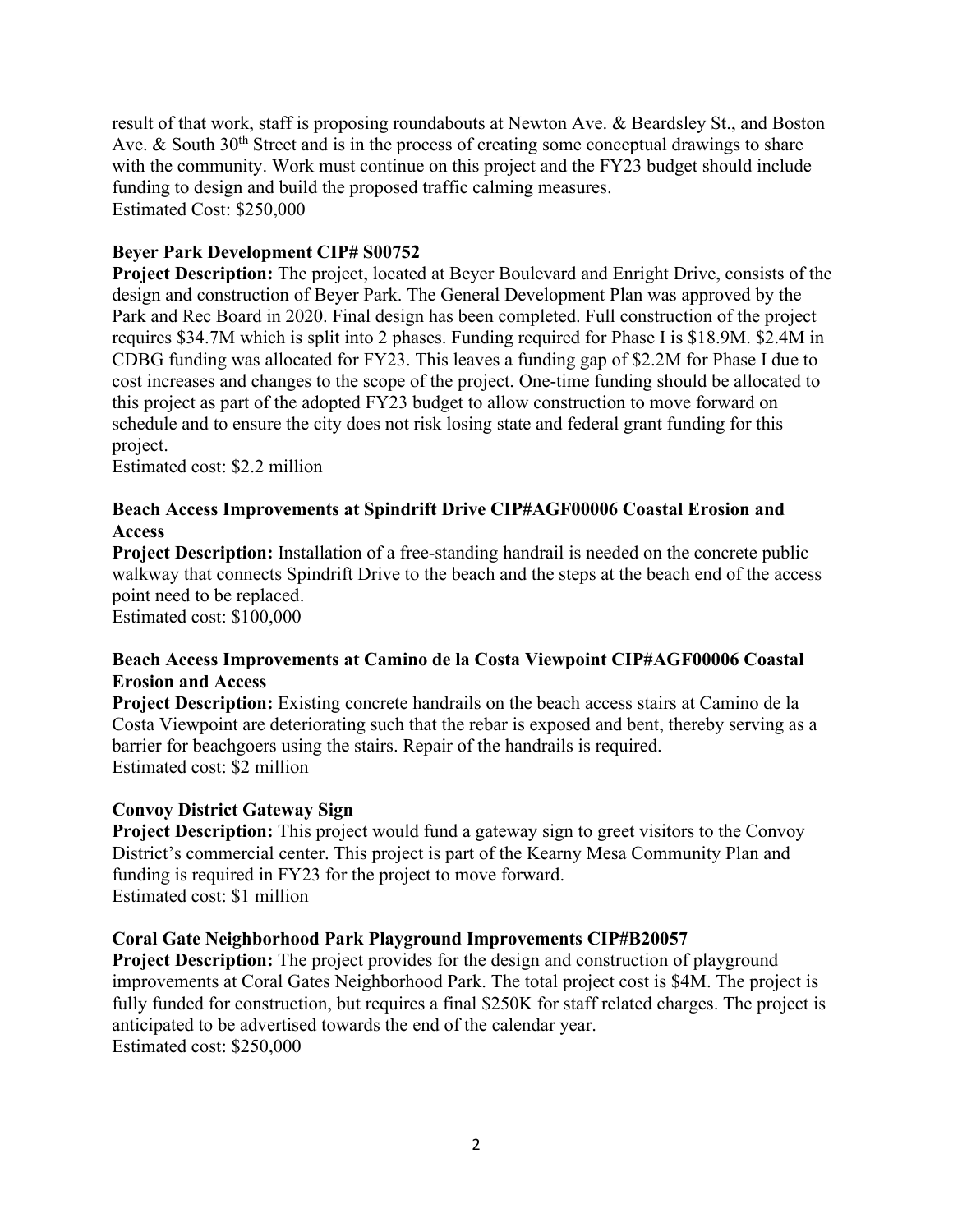#### **Cypress Drive Cultural Corridor**

**Project Description:** This project is the creation of a cultural corridor on Cypress Drive from the Blue Line Trolley Tracks to San Ysidro Boulevard. This project is in accordance with the San Ysidro Community Plan Update as defined in section *3.2.8* and *4.9.16 - 4.9.20* to improve existing alleys and implement innovative walkability improvements within the San Ysidro Historic Village area in order to connect the commercial area along West San Ysidro Boulevard and the transit-oriented development around the Beyer Trolley Station. An \$800k allocation to this project was made in the FY22 budget through the Climate Equity Fund. This project will begin preliminary design in FY23, but will require additional funding to fully design and construct.

Estimated cost: \$1 million

### **47th Street & Hartley Street HAWK Hybrid Beacon**

**Project Description:** Several traffic studies have been conducted at 47th & Hartley due to pedestrian accidents. The installation of a HAWK/PAHB Hybrid Beacon will assist in street safety in this dangerous intersection. Estimated cost: \$500,000

#### **Guardrail Improvements at Torrey Pines Road CIP#AIE00002**

**Project Description:** This location has experienced a high number of severe crashes as a result of vehicles veering off the steep embankment on the north side of Torrey Pines Road between Prospect Place & Coast Walk. A safety rail will prevent out-of-control vehicles from falling over the embankment. The city has received grant funding to partially fund guardrail installation and \$281,300 in additional funding is required to complete the project. Estimated cost: \$281,300

#### **Marie Widman Memorial Park General Development Plan (GDP)**

**Project Description:** The designation of a formal Black Arts and Culture District will revitalize and energize Imperial Avenue. Enhancements will increase usage of Marie Widman Park and economic activity along the corridor. Project components include upgrading the tot lot, repurposing the gymnasium for exhibits/events, hardscape/landscape, foot trails and gardens, park playground equipment upgrades, comfort station upgrades, lighting and electrical/wi-fi upgrades, outdoor amphitheater/stage, cross walk upgrades with specific design, streetscape and signage, bus shelter upgrades, and public artwork. The FY23 budget should allocate funds to support a new GDP for the enhancements.

Estimated cost: \$500,000

#### **Otay Mesa Fire Station No. 49**

**Project Description:** This project provides for a 13,000 square foot double-house fire station to serve the Otay Mesa and Otay Mesa/Nestor Communities. The fire station will be located across the intersection of Ocean View Hills Parkway and Sea Fire Point and will serve the community in addition to Fire Station 6 located at 693 Twining Avenue. The fire station will accommodate 3 apparatus bays and will also have a training room. This project will also include the cost for the purchase of one fire engine. The new fire station will comply with Fire's current station design & construction standards & specifications. A second fire station is needed to serve the Otay Mesa and neighboring communities and it will ensure consistency with the recommendations in the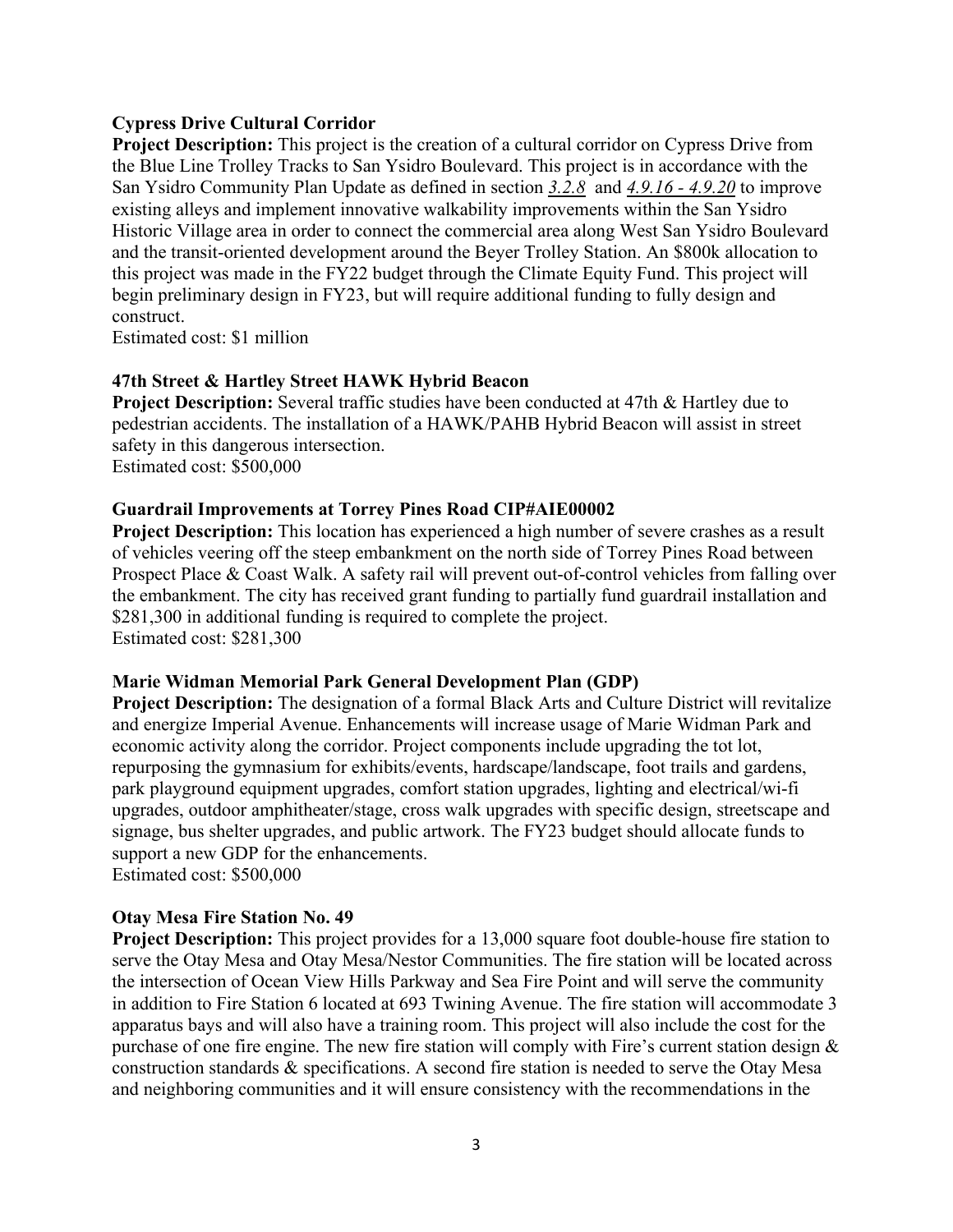Citygate Report. Total costs for this project are approximately \$22.5M. Land acquisition is funded and is anticipated to take place in FY22. Design and the preparation of construction documents is anticipated to begin in FY23 contingent upon the identification of funds. Funding for the design and the preparation of construction documents should be funded in the FY23 budget.

Total estimated cost: \$1 million

## **Rancho Bernardo Community Park Improvements CIP#L20000**

**Project Description:** Phase I of this project will provide for the design and construction of sports field lighting at the Rancho Bernardo Community Park. Design of Phase I began in FY22 and the project requires funding for construction. Funding should be allocated in FY23 for Phase I.

Estimated cost: \$750,000

## **Redland Drive Loop & 55th Street, North of Redland Drive Reconstruction**

**Project Description:** This portion of roadway located on Redland Drive and 55th Street is in dangerous condition. The OCI for Redland Drive is 10. The condition requires a complete street reconstruction.

Estimated cost: \$1.2 million

### **San Carlos Branch Library Design CIP#S00800**

**Project Description:** This project provides for the acquisition of a lot adjoining the existing branch library located at 7265 Jackson Drive and building a new 25,000 square-foot library. The project requires funding for full design. Estimated cost: \$1.5 million

#### **San Ysidro Middle School Traffic Control Measures**

**Project Description:** The Transportation Department completed in May 2022 an evaluation for a marked crosswalk at the entrance to San Ysidro Middle School located at 4350 Otay Mesa Road. The location qualifies for a marked crosswalk with pedestrian activated flashing beacons and a streetlight, two curb ramps, and a small length of sidewalk are required for the safety of students, parents, and staff members. The estimated cost for this project is \$250,000. Estimated cost: \$250,000

#### **Shade Structures for North Park Mini Park**

**Project Description:** Additional funding is required for shade structures at the North Park Mini Park. Three shade structures were in the original design of the park, and the footings for the future pergolas are in place. The FY23 budget should include \$425,000 to complete the project. Estimated cost: \$425,000

## **South University Library Expansion Design**

**Project Description:** This library requires funding for the design of library improvements and expansion. Additional funding of \$250,000 should be included in the FY23 budget for this project.

Estimated cost: \$250,000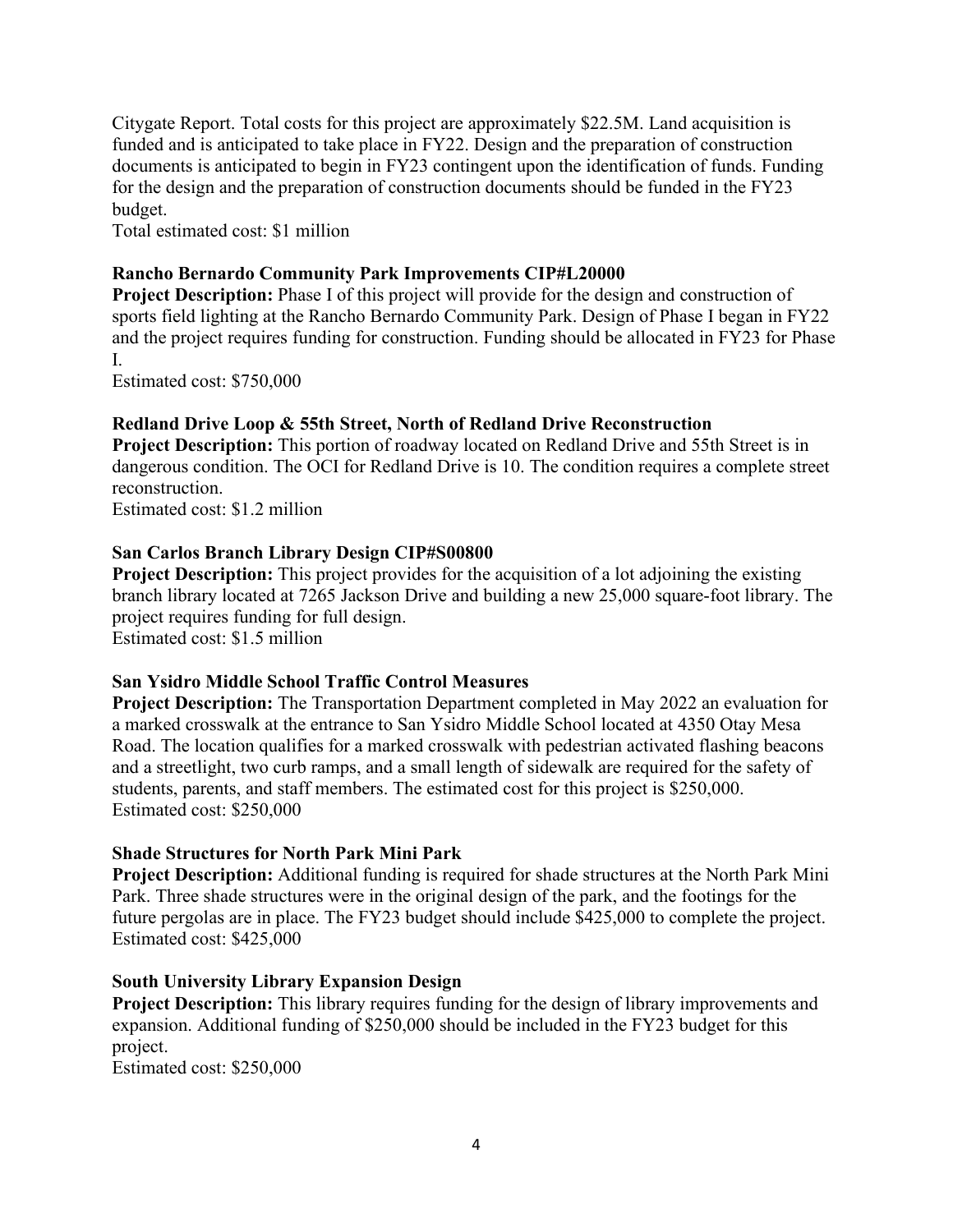### **Unimproved Streets Infrastructure**

**Project Description:** Design for the following unimproved street or alley locations to be built to city standards should be funded in the FY23 budget:

- The unimproved street located at South Bancroft Street at the intersection of Greely Avenue in the community of Stockton has received preliminary review by Transportation Department staff in FY22. To continue design work on this project additional funding is required in FY23.
	- o Estimated cost: \$250,000
- Unimproved street located at 24<sup>th</sup> Street from Palm Avenue to Drucella Street o Estimated cost: \$250,000
- Unimproved alley behind 603 South Bancroft Street, which is La Bon Way o Estimated cost: \$250,000
- Unimproved alley (north) on  $31<sup>st</sup>$  Street between G Street and F Street o Estimated cost: \$250,000
- Unimproved alley located at Johnson Avenue between  $9<sup>th</sup>$  Avenue and  $10<sup>th</sup>$  Avenue o Estimated cost: \$250,000

### **Via Capri Repaving**

**Project Description:** Via Capri between La Jolla Scenic Drive South (Upper) and La Jolla Scenic Drive South (Lower) is approximately 1.2 miles, with two blocks as concrete, and the remainder as asphalt. The road desperately needs repaving and new concrete. Estimated cost: \$1,080,000

#### **Future Infrastructure/Commercial Paper/Bond Issuances and/or CDBG Reprogramming**

The projects listed in Attachment A are high priority community needs for the FY23 budget. Consideration should be provided to those projects for any additional FY23 funding opportunities via bond issuances, commercial paper, grant funding, CDBG reprogramming or higher than anticipated revenues.

## **CITY SERVICES**

#### **Arts and Culture**

The FY23 proposed Arts and Culture funding is approximately \$14.2 million, which matches the pre-pandemic funding levels for arts program and represents positive progress in returning to the city's prior support of arts programming. However, this still falls short of the goals of the Penny for the Arts Blueprint, which is \$24.4M (9.52% of TOT). The city needs to refocus and reaffirm its commitment to arts programming throughout the city and the final FY23 budget should include additional funding towards arts and culture programming. Over the course of FY23, the city must develop a plan to get back on schedule to implement the Penny for the Arts funding plan. For instance, if the city developed a 3-year plan to meet Penny for the Arts funding levels, the FY23 budget would require an additional \$3.4M. Estimated cost: \$3.4 million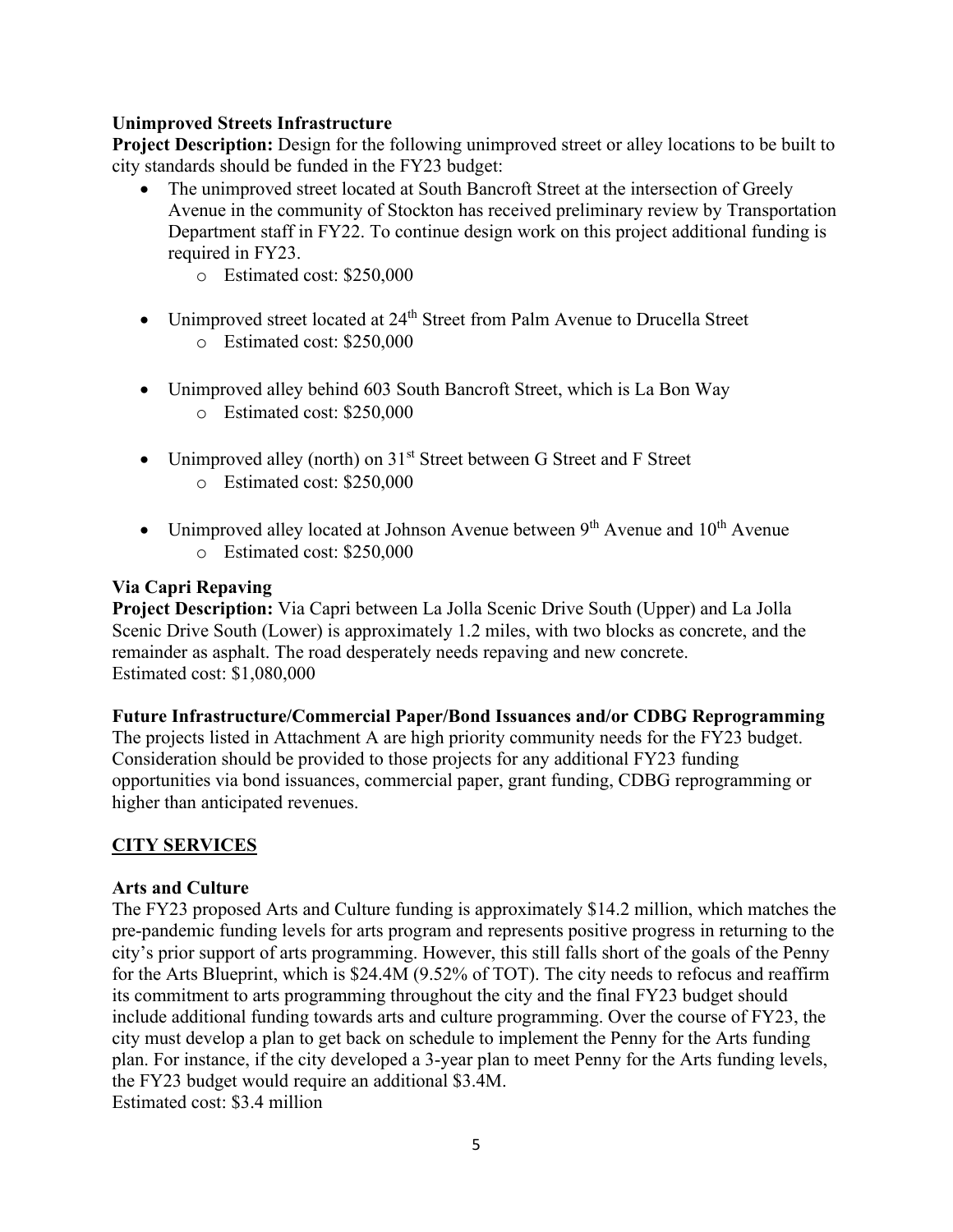#### **Broadband Master Plan**

The FY23 budget should provide funding to create a Broadband Master Plan in order to be eligible for SB 156 funding, which will help lessen the digital divide. The state and federal government have passed legislation that will bring billions of dollars for broadband infrastructure statewide with a focus on installation in historically under-resourced communities. A city Broadband Master Plan is needed to successfully apply and access funding. Estimated cost: \$500,000

#### **City Attorney Support to Reduce Holdover Leases**

Earlier this year the City Auditor released a Performance Audit on the City's Lease Management and Renewal Process. The audit found that 101 of 421 (24%) of active city leases were in holdover, many for over a decade. The City Auditor recommended that the city execute a strategy for addressing the number of lease holdovers in the city's portfolio. Each lease requires review by the City Attorney and updating the many holdover leases that currently exist will require additional staffing within the City Attorney's Office. The FY23 budget should include 1.00 Deputy Attorney FTE to support DREAM's implementation of the City Auditor's recommendation to decrease the amount of holdover leases that must be updated. Estimated cost: \$194,000

### **City Clerk**

The Public Information and Passport Services section consolidated two separate programs within the Office of the City Clerk – Information Center and Passport Services. This updated section provides the public-facing services offered by the department. These services include: Citizen's Service Directory, Acceptance of Services (summons/subpoenas/claims), Public Notary, Passport Services, Process for Appeal, and administering oaths of office for city Boards & Commission members and city employees. Additionally, the Public Information unit tracks and records City Records pick up and drop off, fields calls received via the City Information Center and the City Clerk's main line, monitors the public computers, and responds to inquiries received from members of the public, city departments, and other non-governmental and governmental organizations via phone, email and/or in person. It is operationally necessary that the Office of the City Clerk receive funding for an Administrative Aide II position in FY23 to supervise the daily operations of the Public Information and Passport Services section. Estimated cost: \$108,791

#### **City Council Budget Equalization**

In an effort to equalize City Council budgets, the FY23 budget should reallocate Council Administration Department/Committee Consultants Personnel Expenses (PE) to Council Office PE budgets equally (\$85,000 added to PE in each Council District Office). This would result in 14 FTEs in the Council Administration budget and up to 15 FTEs in each City Council Office. Estimated cost: \$765,000

#### **City Council Community Projects, Programs and Services (CPPS) Funding**

CPPS funding is a critical source of funding for vital community events and services. The FY23 budget should ensure each Council District office has a minimum of \$100,000 each for CPPS funds.

Estimated cost: \$400,000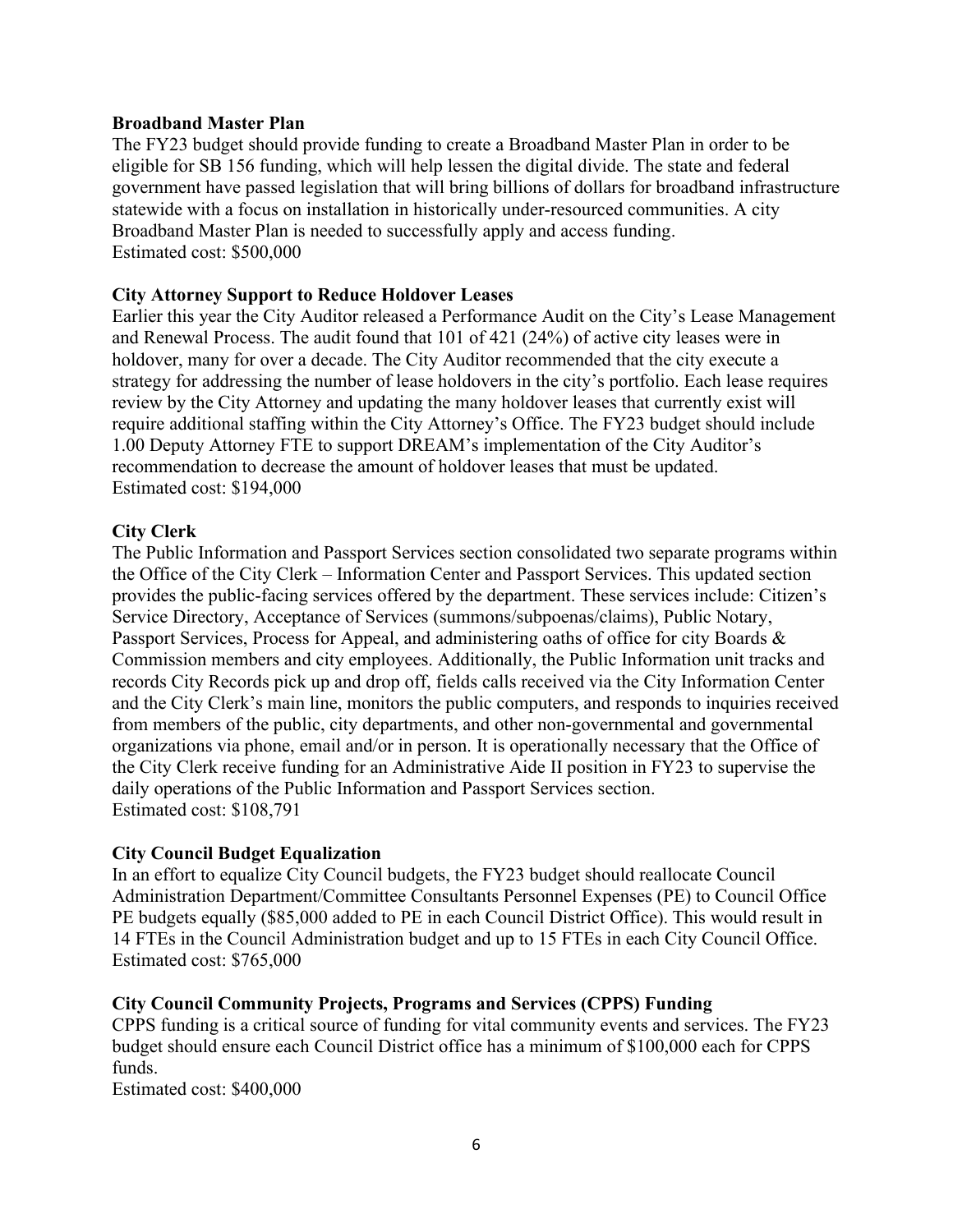#### **Downtown and Urban Core Specific Homeless Outreach Efforts**

The FY23 Budget should include additional dedicated funding for Downtown, Barrio Logan, Sherman Heights, Logan Heights, Grant Hill, Memorial and Stockton specific homeless outreach efforts and services. Unsheltered homeless outreach is essential to reaching individuals on the street and connecting them to housing and services. The city's Community Action Plan lists outreach as a "key item for immediate consideration" noting that the frontline of the homeless response system should be led by outreach workers. Estimated cost: \$1 million

#### **Free4Me Pilot Program to Increase Feminine Health Access**

Nearly two-thirds of low-income women with periods in the US reported last year they were unable to afford menstrual products, frequently being forced to decide between purchasing food or other necessities and menstrual products. The County of San Diego successfully launched a pilot Free4Me program in May 2021 to promote menstrual equity and since that time, more than 140,000 tampons and pads have been distributed, increasing access to free feminine hygiene products in County facilities. The FY23 budget should fund a similar program to place feminine hygiene products in up to 100 City-owned facilities, such as libraries, recreation centers, and beach comfort stations, especially within communities of concern. Estimated cost: \$100,000

#### **Housing Stability Fund**

Funding should be included in the FY23 Budget for a pilot program to establish a local flexible subsidy pool for up to 24 months of assistance for seniors, families with children, people with disabilities, and transitional age youth up to 25-years-old regardless of immigration status. This pool of funds will support around 300 vulnerable households by covering up to \$500 rental subsidy each month for those who otherwise would not be able to meet their rent obligations. Estimated cost: \$3.57 million

#### **Library Department**

The Do Your Homework  $\omega$  the Library program is a critical lifeline for so many students. Due to school cutbacks, many parents rely on the Homework Centers to assist their children, particularly in communities of concern. Demand for additional tutors has increased as the number of students needing homework support has increased. Tutor Learning Coordinators (TLCs) are hourly positions that provide homework assistance sessions for the program. The Library Department struggles to recruit and retain professional tutors due to uncompetitive compensation (40% attrition rate). Without additional resources to attract and retain TLCs, the Library Department will be forced to eliminate online Do Your Homework @ the Library programs and will not have enough TLCs to fully staff their successful Do Your Homework $@$ the Library Summer Camps that keep 3,700 students engaged each summer at 11 locations. The FY23 budget should include funding to convert hourly Tutor Learner Coordinators to half-time or full-time benefitted positions. Eliminating the hourly TLC positions and adding 18 half-time or 9 full-time equivalent TLC positions will ensure the program has the staffing it requires to be successful.

Estimated cost: \$500,000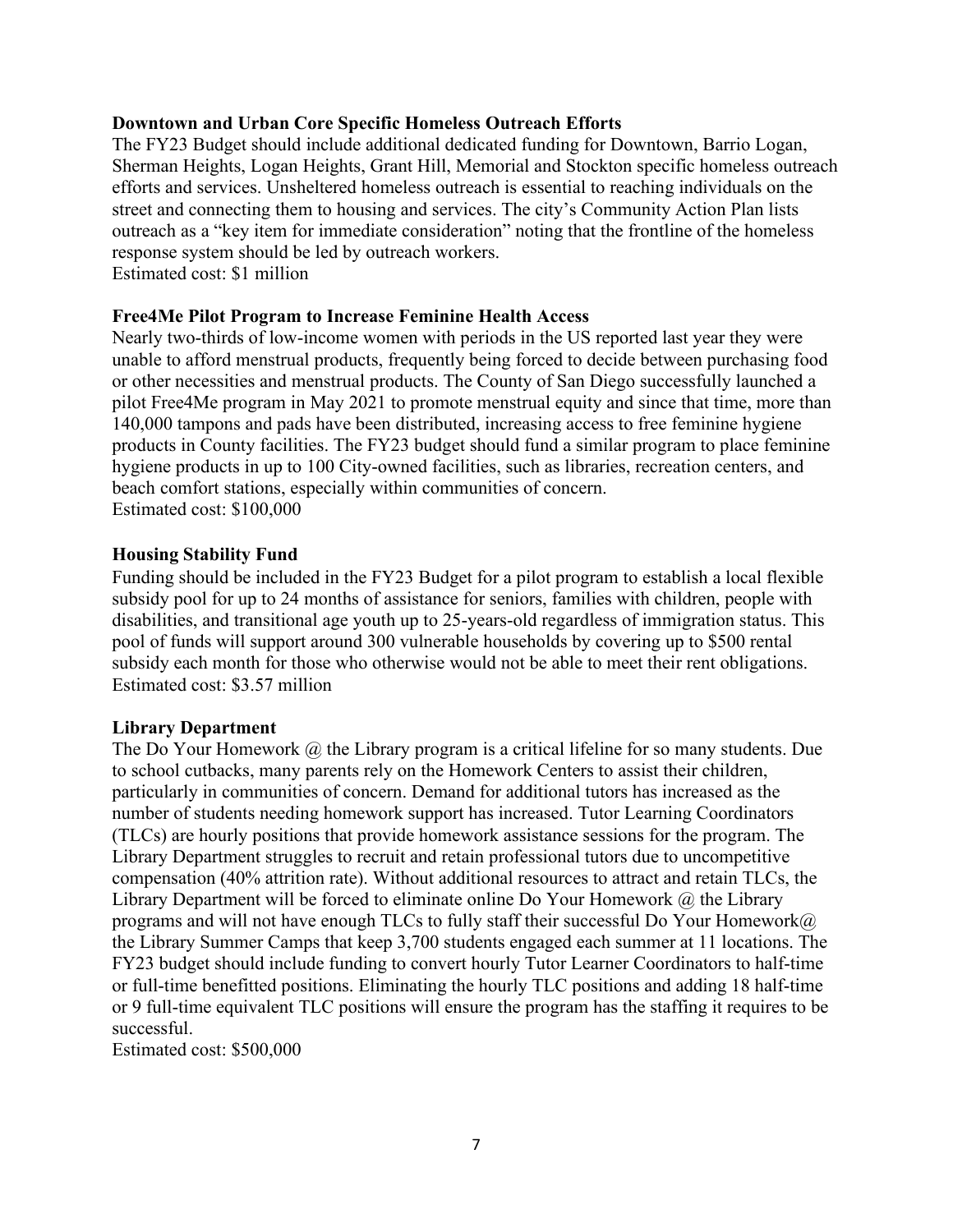#### **Maintenance Assessment Districts**

Underserved communities supported by the Economic Development Department's managed Maintenance Assessment Districts (MAD) in our most historically neglected areas, like the Central Commercial MAD and the Barrio Logan MAD, face substantial ongoing challenges as there has been a substantial increase in unsanitary conditions in these areas. These everincreasing challenges make it more difficult to provide MAD services. For these reasons, this \$180,000 should be designated to support baseline services for the MADs in communities of concern.

### **Office of Race and Equity (ORE)**

The ORE submitted a request for additional staffing resources in the FY23 budget, including two Program Managers, that are not included in the FY23 proposed budget. Funding these positions will support further operationalizing equity in all city operations and should be included in the final FY23 budget.

Estimated cost: \$211,252

#### **Office of the City Treasurer**

The FY23 budget cuts one Collections Investigator I position to help fund a Program Manager in Delinquent Accounts. The Collections Investigator classification is the frontline employee collecting on the City's debts. It is an important and sensitive position working directly with residents. Maintaining the staffing to allow the time to work with residents that have fallen behind on what they owe the City is too important to cut. Estimated cost: \$46,820 - \$56,576 annually

#### **Planning Department- Otay Mesa/Nestor Community Plan Update**

Include the Otay Mesa-Nestor Community Plan Update in the FY23 community plan update work plan. The first Otay Mesa-Nestor Community Plan was adopted in 1979 and it was last updated in 1997. Funding should be allocated to begin work on this plan update in FY23.

#### **Police Department**

The following items should be funded within the Police Department's FY23 budget:

#### o **Las Americas Outlets Traffic Enforcement**

Increased traffic enforcement along city streets adjacent to the Las Americas Premium Outlets from November 27th to December 24th.

#### o **Recruitment and Retention**

The city must continue to prioritize the recruitment and retention of police officers in order to address the large number of vacancies in the department and focus on ensuring the police department is appropriately staffed to provide our communities with the public safety services they need. As such, in FY23, the city should continue to fund recruitment and retention efforts.

#### o **Street Racing and Sideshow Enforcement Operations**

Communities throughout the city have seen an increase in street racing and unregulated car sideshows. In order to address this issue, the Police Department's Traffic Division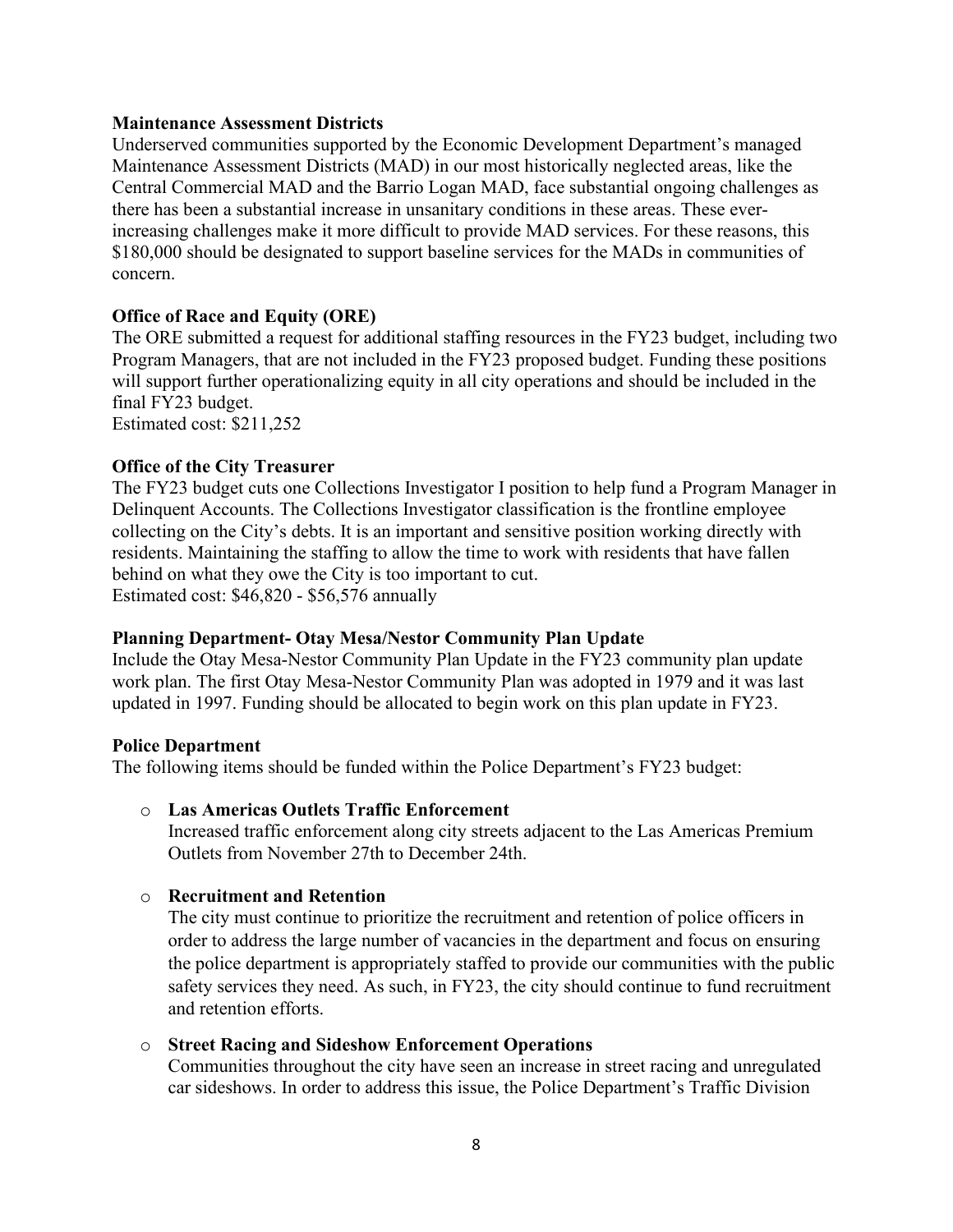dragnet operations budget should be increased to provide up to 60 operations throughout the year to reduce this type of activity. Estimated cost: \$200,000

#### **Risk Management**

The FY23 budget cuts one Administrative Aide II position from the Workers' Compensation Division in the Risk Management Department. The support staff in this division have reported unsustainable workloads, impacting both the ability for the Department to meet Workers' Compensation mandated timelines and the well-being of the employees. This position should be reinstated in the FY23 budget.

Estimated cost: \$47,258 - \$56,950 annually

#### **Sidewalk Vending Outreach, Education and Support**

The FY23 budget should include funding to support the sidewalk vendors impacted by the city's sidewalk vending ordinance including education, outreach, language access, technical assistance, and a comprehensive study on sidewalk vending in the city. Additionally, the Logan Heights CDC and City Heights CDC should be provided the funding they requested to provide enhanced funding for activities related to education and outreach to sidewalk vendors, small business technical assistance, and connecting vending micro-enterprises to capital opportunities for equipment, technology, and/or permitting costs. A Sidewalk Vending Relief Fund should also be created that provides capital assistance for current and new sidewalk vendors in need of funding support for new equipment and/or business development needs to be compliant with vending guidelines set forth by a sidewalk vending ordinance. Estimated cost: \$1 million

#### **Safe Village Bridge Shelter Camping Site**

The FY23 budget should include funding to the San Diego Housing Commission for a Safe Camping location within the Downtown community planning area. A safe village would provide living accommodations, access to sanitation resources, meals, and connection to supportive services. Expansion of shelter capacity downtown will help address the short-term needs of the unsheltered population while continuing to advance the city's long-term goals. The site previously used for this activity, located at 20<sup>th</sup> Street and B Street, should be considered for this program.

Estimated cost: \$2.6 million

#### **Small Business Enhancement Program (SBEP)**

The purpose of the SBEP is to provide continuing support to small businesses in recognition of their vital economic, employment, service, and cultural roles, and their importance in sustaining and revitalizing older commercial neighborhoods and adjoining residential area. Total funding in the FY23 Budget for the SBEP is \$1.3M. This amount is less than mandated by Council Policy 900-15, which states that the SBEP receive an annual General Fund appropriation equivalent to \$20 for each small business registered in the City with 12 or fewer employees. There are approximately 98,044 applicable small businesses which equals a total appropriation of \$2M, or \$695,000 more than what is allocated in the FY23 Budget. The FY23 Budget should include full funding of the SBEP.

Estimated cost: \$695,000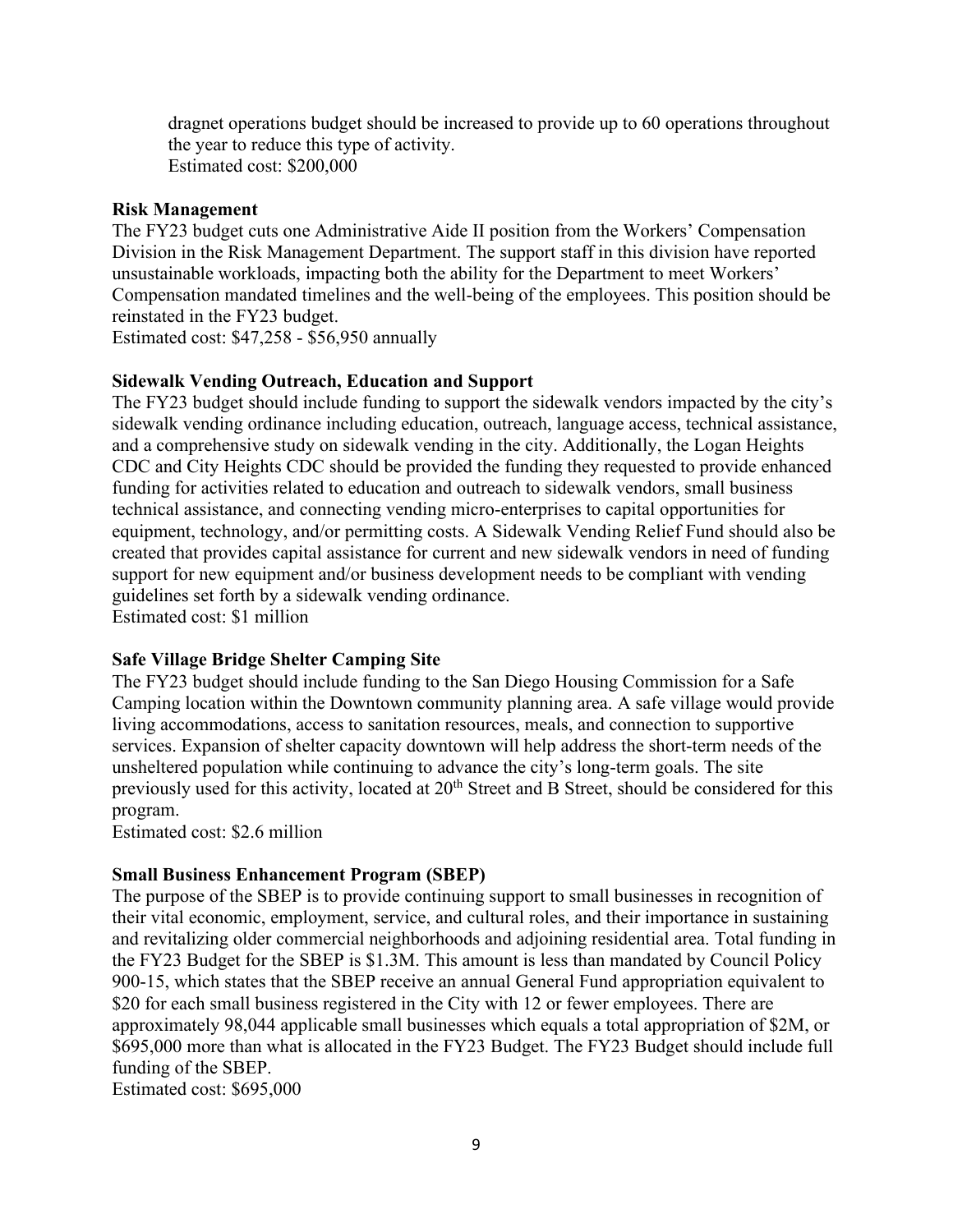#### **Small Business Support- San Ysidro Improvement Corporation**

The San Ysidro Chamber of Commerce has proposed to launch a 12-month pilot program to assist 100 small businesses to increase their clientele and revenue streams via on-line sales. This program is intended to support the commercial recovery in San Ysidro from the border closure during the pandemic. The estimated cost for the complete implementation of this program is \$335,000 and could be funded with SBEP funds. Estimated cost: \$335,000

#### **Transportation Department- Graffiti Abatement**

The FY23 Budget includes funding for graffiti abatement services, including \$300k to help abate graffiti on private property, but the Department does not have all of the resources necessary to abate all residential graffiti requests. A recent report on graffiti abatement at the Public Safety and Livable Neighborhoods Committee, showed that the average response time for public property graffiti abatement is 21 days in District 8, which is four times the amount of time to abate graffiti in District 8 than other comparable Council Districts. To increase service levels for graffiti in the public right-of-way, additional FTE's are required. Given the deep disparity in service levels provided to underserved communities, as compared to other areas of the city, three, two-person crews dedicated for graffiti abatement in the public right-of-way in Council Districts 4, 8 and 9 should be included in the FY23 budget. Each graffiti abatement team is made up of one Utility Worker 2 and one Heavy Truck Driver 2 and would also need funding for materials and equipment (one time).

Estimated cost: \$2.5 million

### **SUGGESTED REVENUE SOURCES**

The cost of the expenditures listed above is approximately \$33.9 million. In order to ensure the FY23 budget is balanced, I am offering up potential alternative revenue sources that total over \$50 million.

#### **Additional Excess Equity**

\$6.7 million is available in additional FY22 excess equity due to the actual sales tax payment coming in higher than was projected. Available resource: \$6.7 million

# **American Rescue Plan Funds**

The FY23 budget should include an additional \$5M from American Rescue Plan funding. Available resource: \$5 million

#### **Cancellation of Kearny Mesa Repair Facility Lease**

Cancelling the lease for the Kearny Mesa Repair facility could save up to \$13.8M. Available resource: \$13.8 million

#### **Monsanto Settlement**

\$9 million in one-time funding is available from a settlement with Monsanto regarding Round-Up litigation that was not received in FY22, but will be received in FY23. Available resource: \$9 million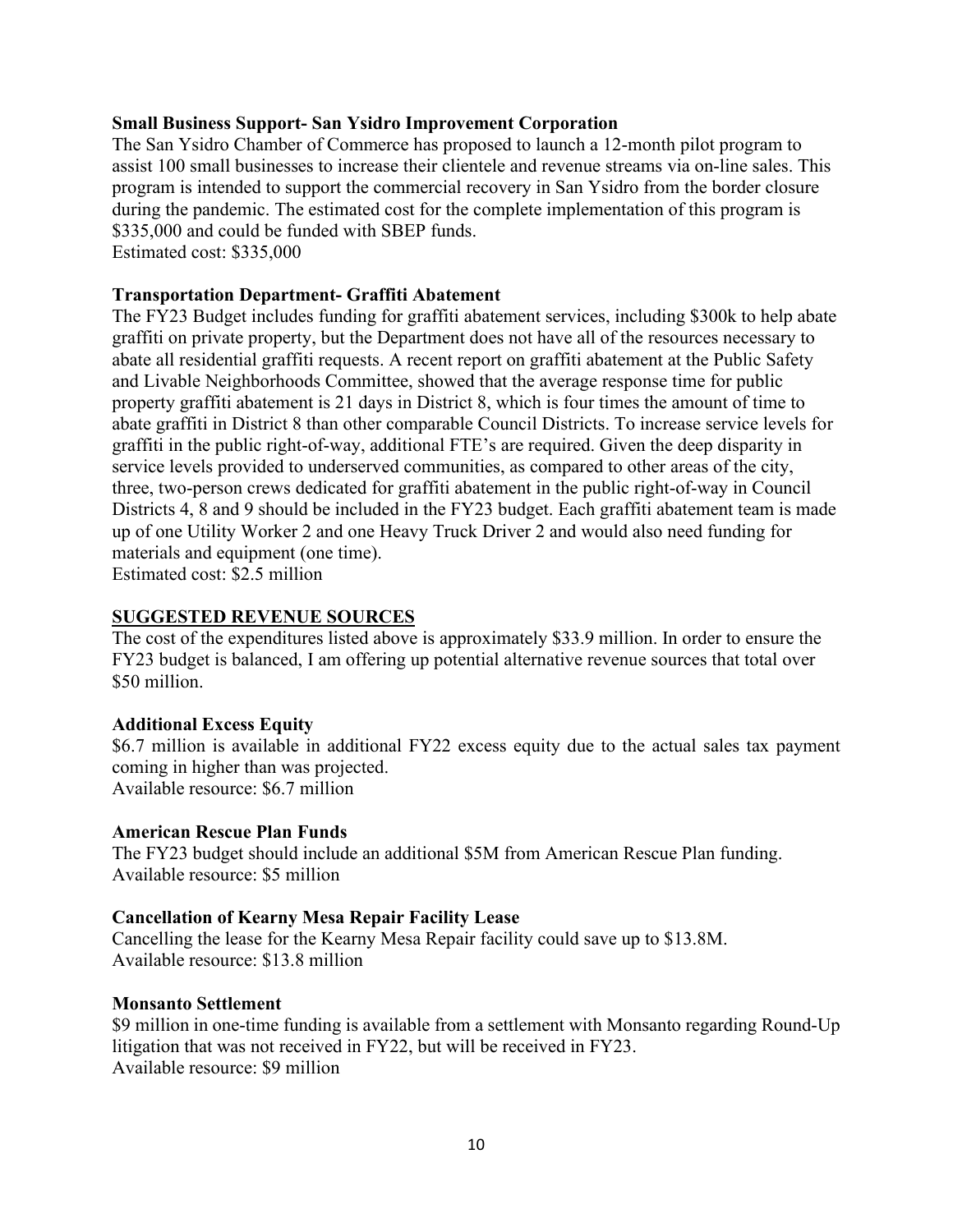#### **Outside Contracts Reduction**

The city spends approximately \$161M on outside contracts for external services in FY22. A 2% reduction in outside contracts for external services spending in the FY23 budget results in a savings of \$3.2M. The funding realized from this ongoing reduction could be used for ongoing general fund costs.

Available resource: \$3.2 million

### **Reduction of Staffing Dedicated to Street Vendor Ordinance Enforcement**

The FY23 budget includes nearly \$6 million to fund 44 positions and other non-personal costs dedicated to enforcing the street vendor ordinance. This is far too much allocated to this activity. The FY23 budget should reduce the positions and associated non-personnel costs by 50%. Available resource: \$3 million

### **Reimbursement of Costs Related to Emergency Water Rescue Activities**

Every year, the city expends staffing resources on rescuing people attempting to enter the United States via vessels along the San Diego coast. San Diego public safety personnel must respond when vessels experience failure and passengers lives are at risk. The costs related to activity by city employees, especially lifeguards, concerning federal immigration enforcement and rescues should be reimbursed by the federal government. The Government Affairs Department should pursue reimbursement for these costs that have fallen to the city and explore the potential to request the federal government for pro-active funding to ensure the city has proper resources to respond to future events along the coast as well and to rescue those in need. Available Resource: \$1.5 million

#### **Revised Revenue Projections**

The projection for sales tax revenue should be adjusted to reflect the most recent economic conditions and indicators, which would result in an additional \$8 million. Available resource: \$8 million

Thank you for your consideration of budget priorities outlined above. This memo reflects my top priorities and will serve as the basis for my support of the budget.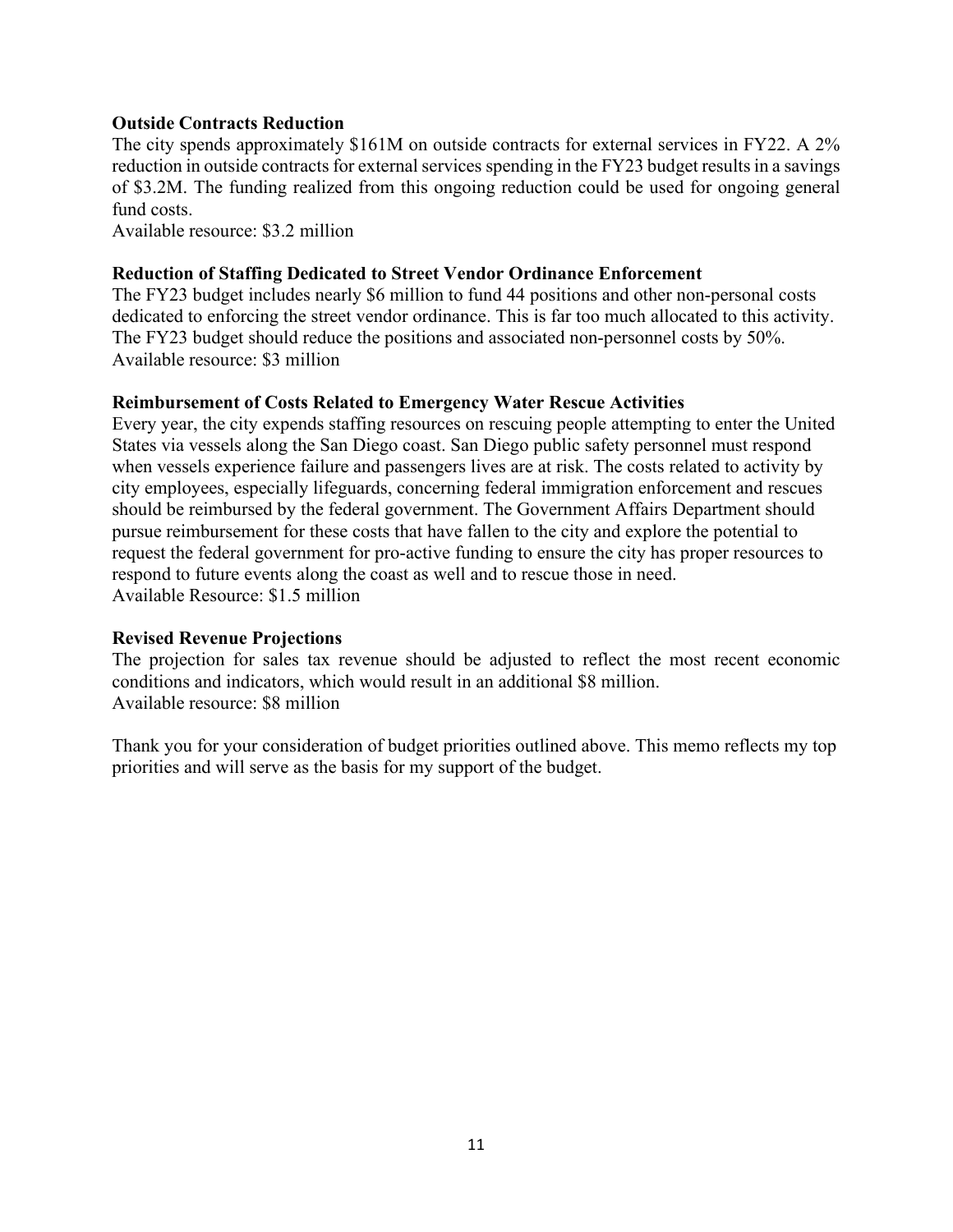The projects listed in Attachment A are high priority community needs for the FY23 budget. Consideration should be provided to those projects eligible for any additional FY23 funding opportunities via bond issuances, commercial paper, grant funding, CDBG reprogramming or higher than anticipated revenues.

## **Barrio Logan Truck Route Traffic Calming Infrastructure CIP#P22003**

**Project Description:** The FY23 budget should include additional funding to install streetcalming infrastructure on Beardsley St. (from Logan Ave. to Harbor Dr.) and Boston Ave. (from 28th St. to 32nd St.) to divert toxic air from Barrio Logan and enforce the Barrio Logan Truck Route. These traffic calming measures are greatly needed to prevent large semi-trucks from driving through residential neighborhoods, which impacts air quality. The FY22 budget provided funding for the city to determine the best traffic calming measures to solve the problem. As a result of that work, staff is proposing roundabouts at Newton Ave. & Beardsley St., and Boston Ave. & South  $30<sup>th</sup>$  Street and is in the process of creating some conceptual drawings to share with the community. Work must continue on this project and the FY23 budget should include funding to design and build the proposed traffic calming measures. Estimated Cost: \$250,000

## **Beyer Park Development CIP# S00752**

**Project Description:** The project, located at Beyer Boulevard and Enright Drive, consists of the design and construction of Beyer Park. The General Development Plan was approved by the Park and Rec Board in 2020. Final design has been completed. Full construction of the project requires \$34.7M which is split into 2 phases. Funding required for Phase I is \$18.9M. \$2.4M in CDBG funding was allocated for FY23. This leaves a funding gap of \$2.2M for Phase I due to cost increases and changes to the scope of the project. One-time funding should be allocated to this project as part of the adopted FY23 budget to allow construction to move forward on schedule.

Estimated cost: \$2.2 million

## **Boston Avenue Linear Park CIP**

**Project Description:** This project will increase park acreage, provide a local area for residents to utilize for passive and active recreation and increase green canopy. The project received initial funding of \$500,000 in FY22. The city is currently discussing property acquisition for the project with CalTrans. Any funding required in FY23 to allow this project to move forward should be allocated as needed.

Estimated Cost: TBD

## **Citrus Avenue & Conifer Avenue**

**Project Description:** This project will design a full right-of-way surface improvement of Citrus Avenue and Conifer Avenue, within the Otay Mesa-Nestor Community. A feasibility study has been completed and it concluded that a project to install curbs, gutters, sidewalks, driveway entrances, streetlights, parkways, and new pavement along these two street segments would cost approximately \$2.3M. This project is consistent with the community plan guidelines for Otay Mesa-Nestor. This project should receive funding to move forward. Total estimated cost: \$2.3 million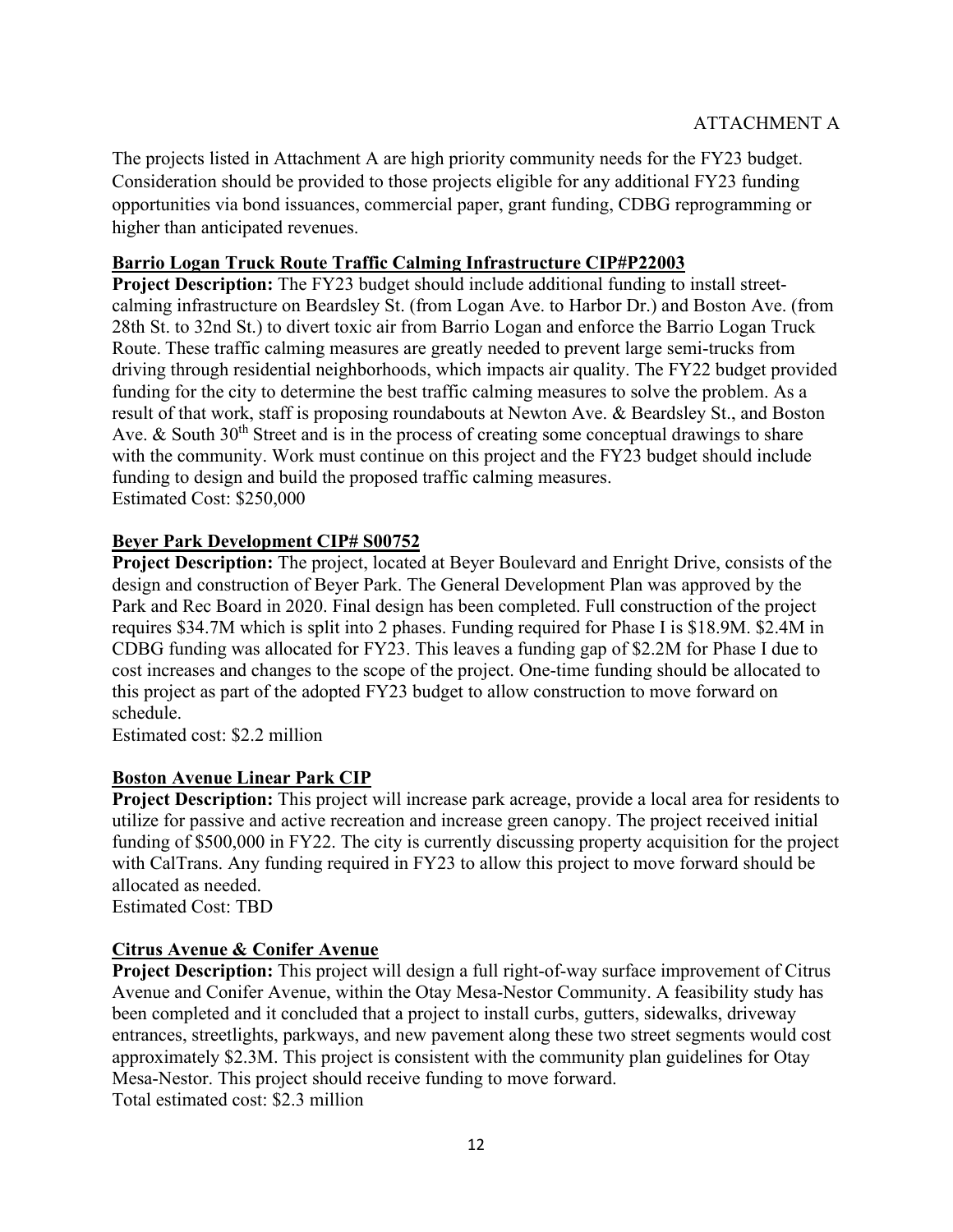## **Coral Gate Neighborhood Park Playground Improvements CIP#B20057**

**Project Description:** The project provides for the design and construction of playground improvements at Coral Gates Neighborhood Park. The total project cost is \$4M. The project is fully funded for construction contract, but requires a final \$250K for staff related charges. The project is anticipated to be advertised towards the end of the calendar year. Estimated cost: \$250,000

## **Cypress Drive Cultural Corridor**

**Project Description:** This project is the creation of a cultural corridor on Cypress Drive from the Blue Line Trolley Tracks to San Ysidro Boulevard. This project is in accordance with the San Ysidro Community Plan Update as defined in section *3.2.8* and *4.9.16 - 4.9.20* to improve existing alleys and implement innovative walkability improvements within the San Ysidro Historic Village area in order to connect the commercial area along West San Ysidro Boulevard and the transit-oriented development around the Beyer Trolley Station. An \$800k allocation to this project was made in the FY22 budget through the Climate Equity Fund. This project will begin preliminary design in FY23, but will require additional funding to fully design and construct.

Estimated cost: \$1 million

## **Dennery Ranch Neighborhood Park CIP# S00636**

**Project Description:** The project, located at Dennery Road and Ballast Lane, consists of the design and construction of Dennery Ranch Neighborhood Park in the Otay Mesa Community. This project is estimated to cost \$20 million. The current funding gap is \$5 million. This project should be prioritized in the FY23 budget and available funding through Commercial Paper Program and FBA funds should be utilized to move forward with construction. Estimated cost: \$5 million

## **Egger South Bay Recreation Center CIP# S15301**

**Project Description:** This project provides for the design and construction of ADA improvements for the children's play areas, parking lot resurfacing and associated paths of travel to comply with accessibility requirements. The FY23 budget included \$2.85M in funding. Construction is anticipated to begin in FY23 and be completed in FY24. If the project requires any additional funding in FY23 the funds should be allocated to allow the project to move forward as planned

Estimated cost: N/A

## **Hidden Trails Neighborhood Park CIP# S00995**

**Project Description:** This project, located east of Parson's Landing and north of Westport View Dr. in the Ocean View Hills Neighborhood, provides for the acquisition, design and construction of an approximately 3.7-acre Neighborhood Park. The project could include sport fields, children's play areas, walking paths and other amenities. This project's General Development Plan was completed in FY21. Design is anticipated to begin late FY22 and be completed in FY23. Construction can begin in FY24 if an additional \$1.6M is allocated to the project due to cost increases.

Estimated cost: \$1.6 million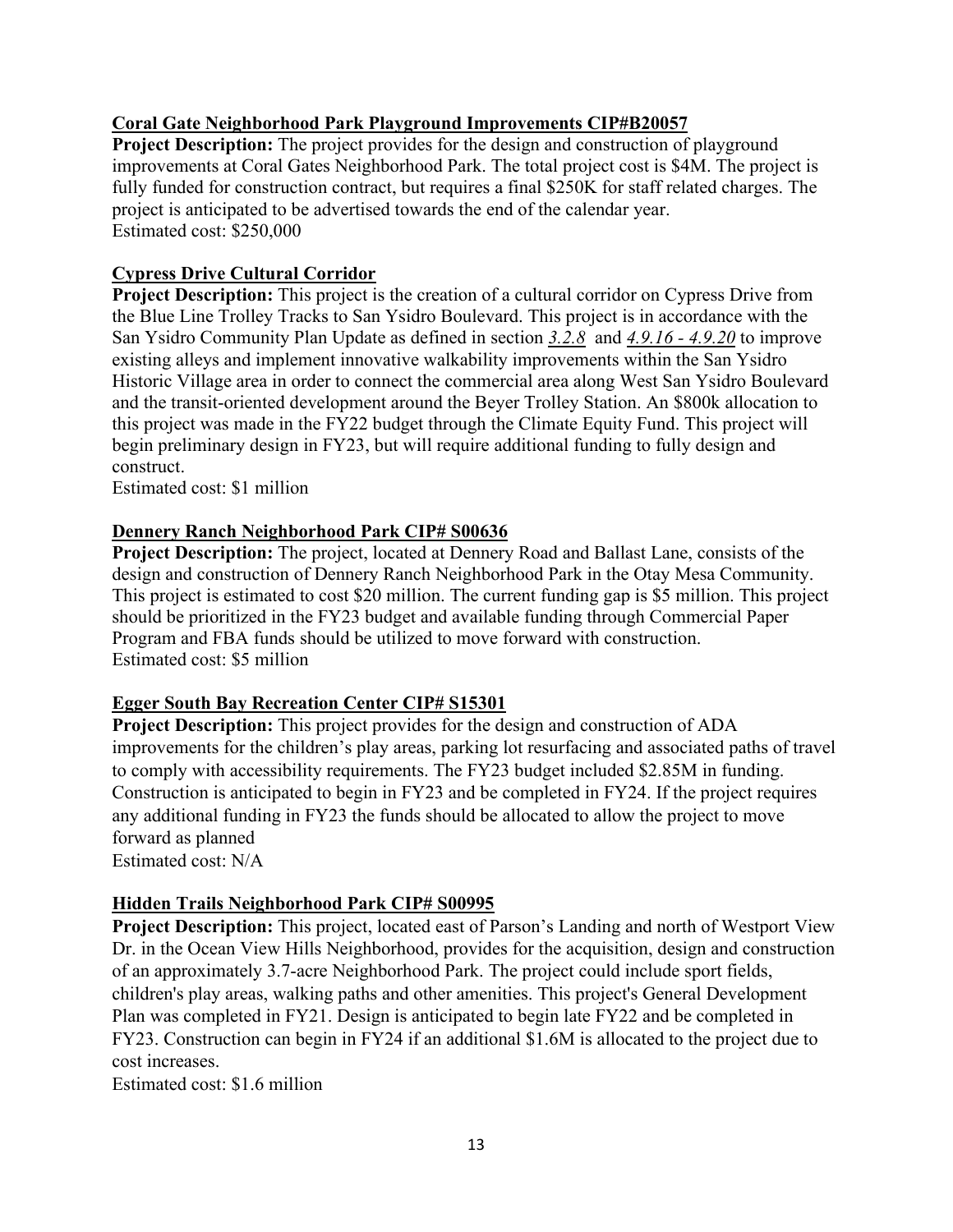# **La Media Road CIP #S15018**

**Project Description:** This project will widen La Media Road between SR-905 to Siempre Viva Road. La Media Road will be widened to a six-lane primary arterial from SR-905 to Airway Road, a five-lane major between Airway Road and Siempre Viva Road with three southbound lanes and two northbound lanes. Improvements from Siempre Viva Road to Otay Truck Route will be constructed under a different project. This project will also improve drainage at the intersection of La Media Road and Airway Road. This project is fully funded. It should be prioritized to ensure it moves towards construction in FY23. If the project requires any additional funding in FY23 the funds should be allocated to allow the project to move forward as planned. Estimated cost: N/A

## **Nestor Fire Station No. 30 Upgrades**

**Project Description:** A CIP Project needs to be created to address deferred maintenance issues at the Nestor Fire Station (Station No. 30). Deferred maintenance needs total \$2.05 million and include:

- Complete remodel similar to FS33 with new kitchen, office and dorm expansion, bathrooms, HVAC, exhaust extraction, flooring, paint interior and exterior, window and landscaping. Cost estimate: \$2M
- New flooring in kitchen, Ready Room, dorms. Cost estimate: \$10k
- Six ready chairs. Cost estimate: \$6k
- Programmable PPE washer. Cost estimate: \$2k
- Exhaust extraction system replacement. Cost estimate: \$25k

Estimated cost: \$2.05 million

# **Old Logan Heights Library**

**Project Description:** This project is the rehabilitation of the Old Logan Heights Library for community use. Neglected by the city for years, the Old Logan Heights Library is dilapidated and in dire need of repair, including a caved in roof and shattered windows. The condition of this historic and culturally important building is unacceptable and needs to be addressed. The state has provided \$2.4M in funding to begin the process of refurbishing the facility so that it may be leased to a non-profit organization which will allow this building to continue to serve the community. Community outreach has begun to determine the best use of the facility and will continue into FY23. Future funding should be allocated as the scope of this project is refined. CDBG funding could be used for this project.

Estimated cost: TBD

## **Otay Mesa-Nestor Fire Station No. 6 Upgrades**

**Project Description:** Fire Station No. 6 is one of the city's oldest stations and requires several deferred maintenance and living condition improvements. A remodel of current bathrooms, kitchen, individual dorm rooms and replacement of the HVAC system should be included in the FY23 budget.

Estimated cost is \$250,000.

## **Otay Mesa Fire Station No. 49**

**Project Description:** This project provides for a 13,000 square foot double-house fire station to serve the Otay Mesa and Otay Mesa/Nestor Communities. The fire station will be located across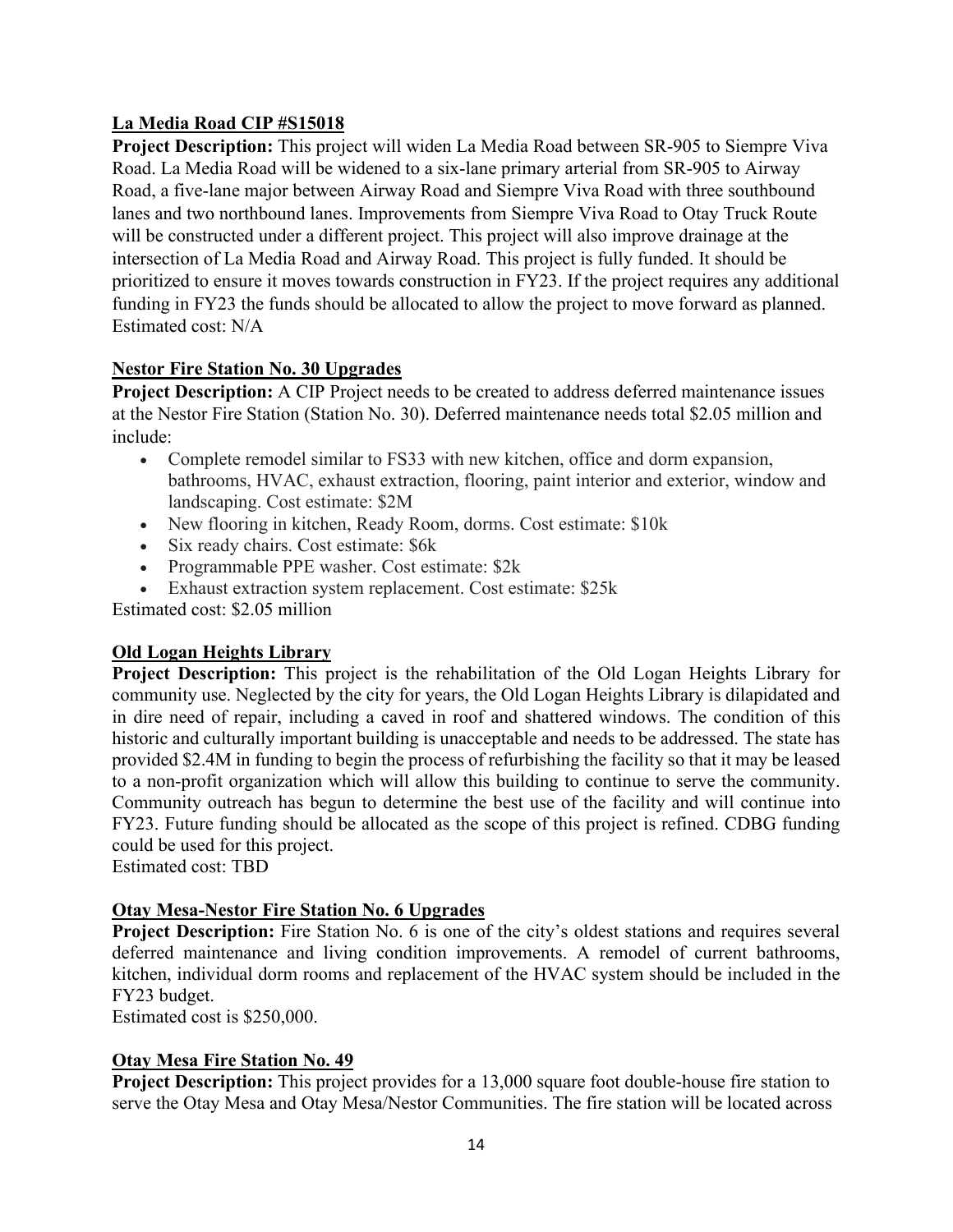the intersection of Ocean View Hills Parkway and Sea Fire Point and will serve the community in addition to Fire Station 6 located at 693 Twining Avenue. The fire station will accommodate 3 apparatus bays and will also have a training room. This project will also include the cost for the purchase of one fire engine. The new fire station will comply with Fire's current station design & construction standards & specifications. A second fire station is needed to serve the Otay Mesa and neighboring communities and it will ensure consistency with the recommendations in the Citygate Report. Annual operating costs to staff this station is \$1.7 million for personnel and non-personnel expenditures once construction is complete. Total costs for this project are approximately \$22.5M. Land acquisition is funded and is anticipated to take place in FY22. Design and the preparation of construction documents is anticipated to begin in FY23 contingent upon the identification of funds. Funding for the design and the preparation of construction documents should be funded in the FY 2023 budget. Total estimated cost: \$1 million

## **Palm Avenue Revitalization Plan**

**Project Description:** The Palm Avenue Revitalization Plan includes strategies to promote economic development and improve vehicle, transit, pedestrian, and bicycle mobility along Palm Avenue between 13<sup>th</sup> Street and Hollister Street. As part of the relinquishment of Palm Avenue, which was approved this May, Caltrans worked with the city's Transportation & Storm Water Department to assess the condition of infrastructure within the relinquishment limit. At the end of the evaluation, Caltrans and the City agreed that \$5,000,000 is sufficient to bring the roadway and related infrastructure into compliance with current City standards. Proposed improvements to be allocated with the \$5,000,000 include Traffic Signal Modifications, Sidewalk Repair and Reconstruction, Street Repair and Reconstruction, and maintenance needs. Staff should develop a strategy to begin construction on the proposed improvements and a strategy to fund other elements of the Palm Avenue Revitalization Plan. A CIP should be created in FY23 that is inclusive of all the identified improvements within the Palm Avenue Revitalization Plan. Any additional funding required to complete work on any part of the Palm Avenue Revitalization Plan should be allocated in FY23.

## **Riviera Del Sol Neighborhood Park CIP# S00999**

**Project Description:** This project provides for the design and construction of a 4.9-acre neighborhood park, within the Otay Mesa Community (near Del Sol Blvd. and Dennery Road). A General Development Plan was completed and approved by the Park and Recreation Board in 2012. Design drawings began in 2014 but were updated and revised to include a comfort station as recommended by Park and Recreation Board. The total project cost is \$9,570,838. Construction began in February 2022 and is anticipated to be completed in FY24. If the project requires any additional funding in FY23 the funds should be allocated to allow the project to move forward as planned.

Estimated cost: N/A

## **San Ysidro Middle School Traffic Control Measures**

**Project Description:** The Transportation Department completed in May 2022 an evaluation for a marked crosswalk at the entrance to San Ysidro Middle School located at 4350 Otay Mesa Road. The location qualifies for a marked crosswalk with pedestrian activated flashing beacons and a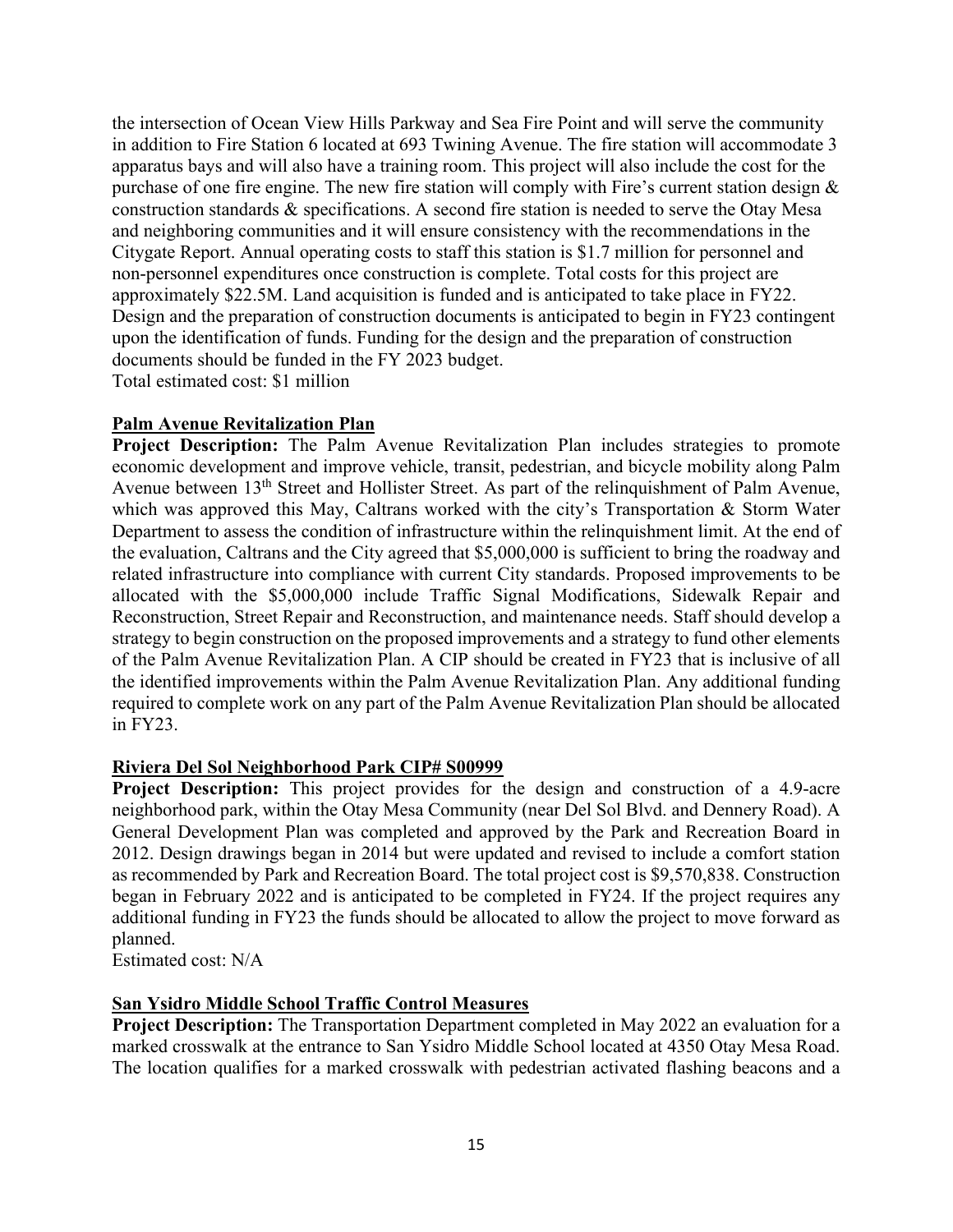streetlight, two curb ramps, and a small length of sidewalk are required for the safety of students, parents, and staff members. The estimated cost for this project is \$250,000. Estimated cost: \$250,000

# **San Ysidro Activity Center Parking Lot & ADA Improvements CIP#B20097**

**Project Description:** This project provides for the design and construction of parking lot and accessibility improvements, including the addition of accessible of parking spots and curb ramps as well as improvements in security lighting. Total Project costs are estimated at \$2,935,000 and is currently in the design phase, anticipated to be complete in Spring 2023. Funding in the amount of \$2.4M will be required in FY24 to construct the project. Any additional funding to complete design in FY23 should be allocated if needed.

Estimated cost: \$2.4 million

# **Sidewalk Installations**

- Thermal Avenue-Donax Avenue to Palm Avenue Sidewalk CIP# B18157
	- o **Project Description:** Installation of sidewalk on east side of Thermal Avenue between Palm Avenue and Donax Avenue and the west side of Thermal Avenue from Dahlia Avenue to Donax Avenue. The project is currently in design and will require \$1.1M to be constructed. This project should be funded in the FY23 budget. Estimated cost: \$1.1M
- Create CIP for Saturn Boulevard Sidewalk Project
	- o **Project Description:** Creation of a CIP Project for the construction of a sidewalk on the west side of Saturn Boulevard between Dahlia Avenue and Elm Avenue. In 2016, the Transportation and Storm Water Department determined that this location qualifies for sidewalks under City Council Policy No. 200-03. The project number is Saturn Boulevard (SN 15-770299) and has been added to the City's "Sidewalk Needs List" competing with other similar projects to receive funding for construction. This project should be funded in the FY23 budget. Estimated Cost: TBD
- Create CIP for the installation of new sidewalks in San Ysidro
	- o **Project Description:** The FY23 budget should include the creation of a CIP Project for the construction of sidewalks at the following locations:
		- 1. West San Ysidro Boulevard, from 156 West San Ysidro Boulevard, to 198 West San Ysidro Boulevard (Fire Station 29).
		- 2. West Side of Otay Mesa Road between Beyer Boulevard and Otay Mesa Place (SYSD).
		- 3. North Side of East Calle Primera between Sycamore Road and Willow Road.

# **Streetlight Installations**

• Include funding within the annual allocation in the FY23 budget for streetlights for the installation of new streetlights in San Ysidro at the following locations: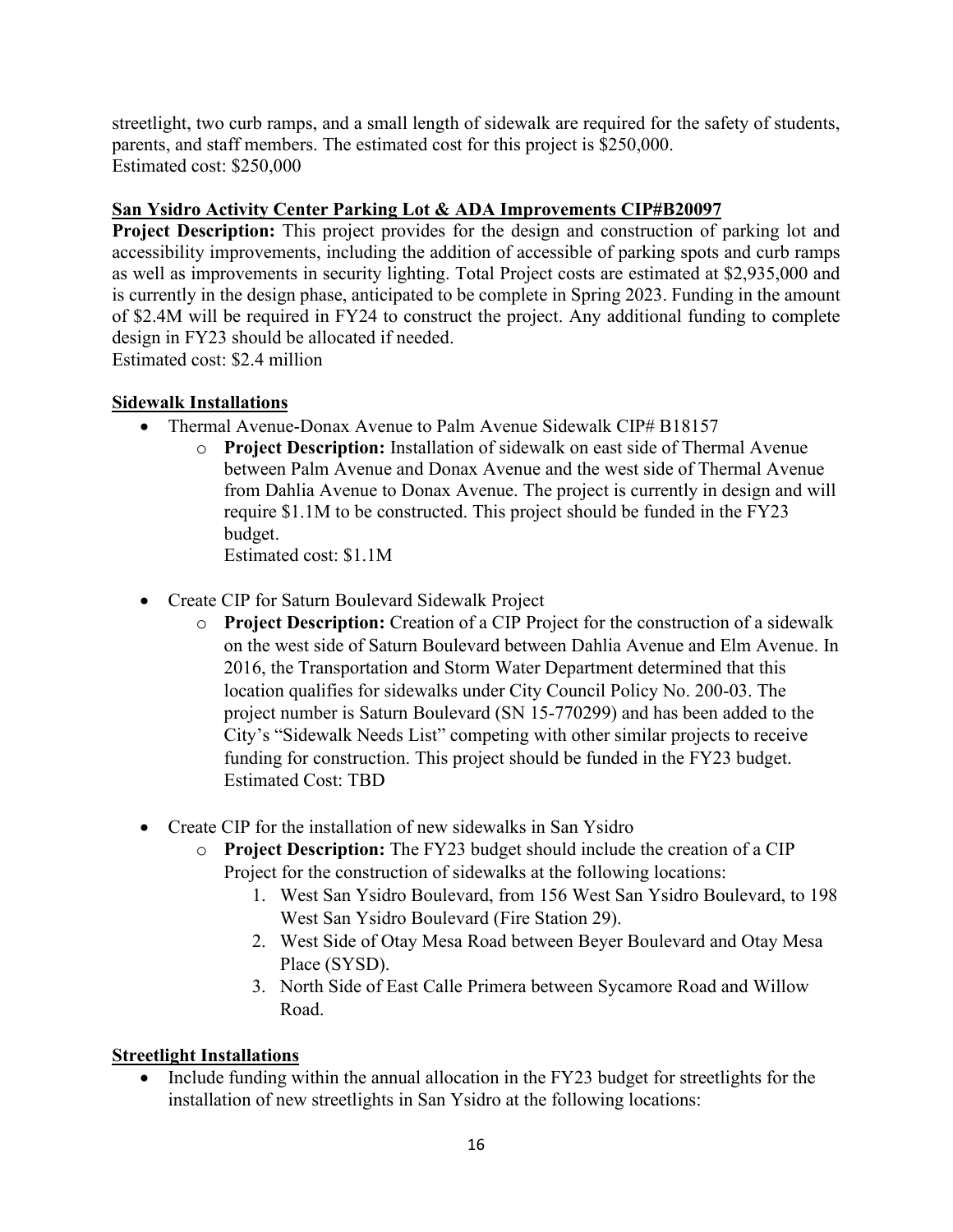- 1. East Beyer Boulevard north west of Center Street 600', west side
- 2. East Beyer Boulevard south east of Center Street 600', east side
- 3. Athey Avenue south west of Smythe Avenue, west side
- 4. Del Sur Boulevard north of Caithness Drive 185', west side
- 5. Otay Mesa Road north of Beyer Boulevard 265', east side
- 6. Otay Mesa Road south of Otay Mesa Place 540', east side
- 7. W Hall Avenue west of Cypress Drive 150', south side
- 8. Willow Road south of Calle Primera 400', west side
- 9. Tennie Street west of Sanger Place 260', north side
- 10. Howard (SB) Avenue south of Iris Avenue 130', east side
- 11. Via Encantadoras between Vista Lane and Tequila Way
- 12. Diza Road between Blando Lane and Alaquinas Drive

### **Streetlight Upgrades**

- Include funding within the annual allocation in the FY23 budget for streetlights for the upgrade of streetlights at the following locations:
	- 1. Streetlights on Imperial Avenue between 31st and 32nd Street and all of the streetlights from K Street and 32nd Street to the end of K Street.
	- 2. Streetlighting on Calle De La Alianza
		- City staff evaluation determined that both streetlights on Calle De La Alianza can be upgraded to LED lights.
	- 3. Streetlighting on Via Encantadoras between Vista Lane and Tequilla Way
		- City staff evaluation determined that the existing streetlights at the intersections of Via Encantadoras & Tequila Way and Via Encantadoras & Vista Lane can be upgraded to LED lights.
	- 4. Streetlighting on Diza Road
		- City staff evaluation determined the existing streetlight at the intersection of Blando Lane & Diza Road can be upgraded to an LED light.

## **Street Resurfacing**

- The FY23 budget should include funding for street resurfacing in Nestor Community for the following street segments:
	- Coronado Avenue between  $15<sup>th</sup>$  Street and  $17<sup>th</sup>$  Street
	- Coronado Avenue between  $17<sup>th</sup>$  Street and Saturn Boulevard
	- Coronado Avenue between Saturn Boulevard and Hollister Street
	- Coronado Avenue I-5 overpass between Hollister Street and Outer Road
	- Coronado Avenue between Outer Road and 27<sup>th</sup> Street
	- Elm Avenue between  $18<sup>th</sup>$  Street and Saturn Boulevard
	- Hermes Street between Thermal Avenue and Triton Avenue
	- Hermes Street between Triton Avenue to end
	- Picador Boulevard between SR-905 and Arey Drive
	- Saturn Boulevard between Dahlia Avenue and Palm Avenue
	- Saturn Boulevard between Palm Avenue and Home Depot entrance